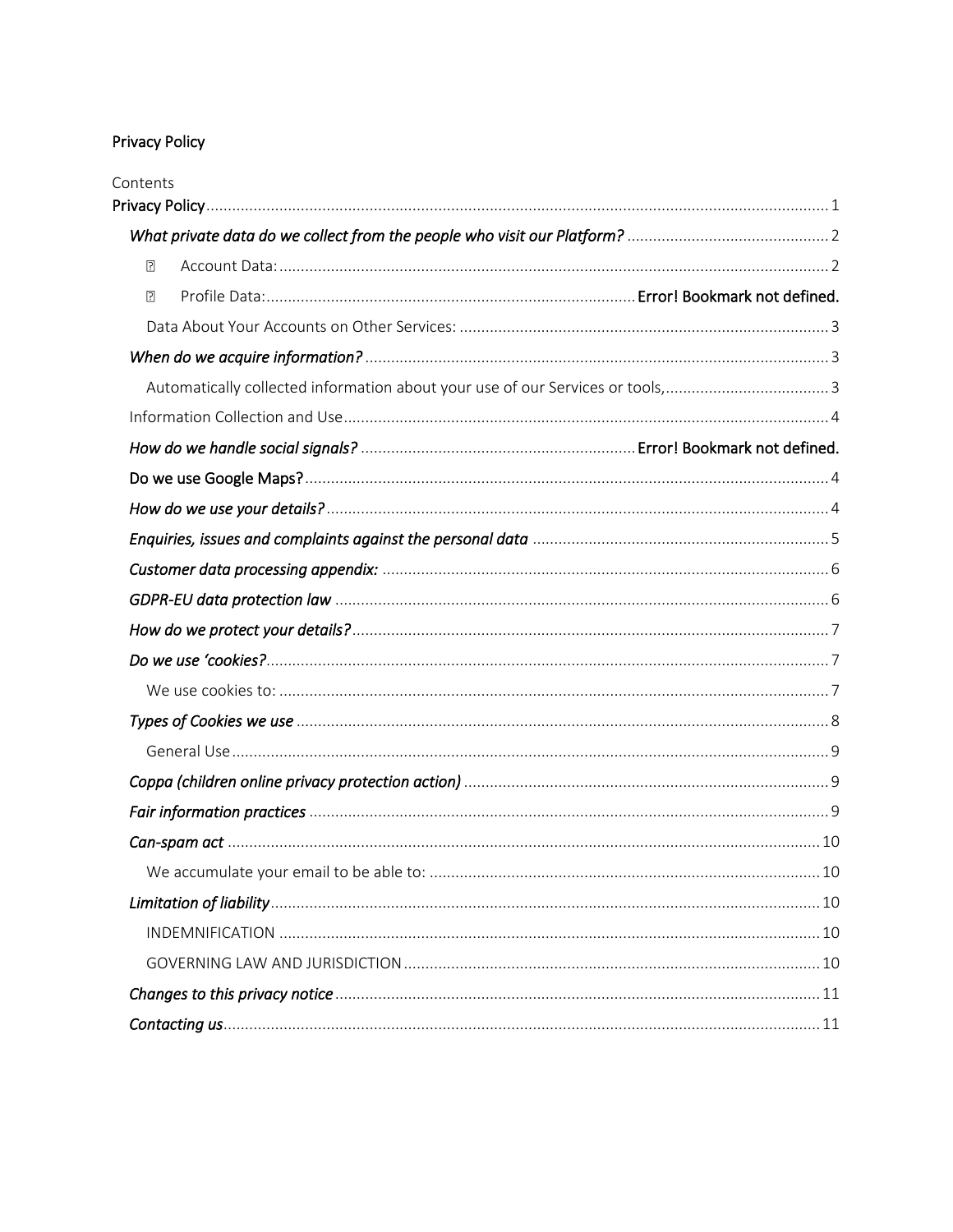This online privacy policy has been put together to better provide those who find themselves worried about how their 'Personally Identifiable Information' (PII) has been used online. PII, as defined in UK privacy regulation and information security, is information that can be used alone or with other information to recognize, contact, or find a single person, or even to identify a person in framework. Please read our online privacy policy carefully to obtain a clear knowledge of how we accumulate, use, protect or elsewhere take care of your Personally Identifiable Information relative to our Platform.

- Your privacy is essential to us, and we are firmly dedicated to making our works on with respect to your own information increasingly straightforward and more attractive. It would be ideal if you read this Privacy Policy cautiously and make sure that you completely comprehend and consent to it.
- You are not legally obligated to provide us with any Personal Data (as described below), and you can do so (or refrain from doing so) at your own discretion.
- If you do not want to assist us with such Personal Data, or have it compiled by us or any of our Service Providers (described below), simply do not access our Sites or use our Services.
- You may likewise decide not to give us "discretionary" Personal Data, however please remember that without it we will most likely be unable to give you the full scope of our administrations or with the best client experience when utilizing our Services.
- We are an online marketplace/Classified that believes in value and positive contributions to our customers.
- MUSLIMS SUQ connects local businesses that are ready to offer products and services at discounted prices with the right kind of consumers.
- The platform does use third party services that may collect information used to identify you. Link to privacy policy of third-party service providers used by the app. [Link](https://developer.apple.com/app-store/app-privacy-details/) [Apple iOS](https://developer.apple.com/app-store/app-privacy-details/) an[d Google play](https://policies.google.com/privacy?hl=en-US)

# <span id="page-1-0"></span>*What private data do we collect from the people who visit our Platform?*

When enlisting on our site or buying Products, as suitable, you could be approached to type in your name, email, postage information, or different subtleties to assist you with your experience.

When you create an account and use the Services, including through a third-party platform, we collect any data you provide directly, including:

- <span id="page-1-1"></span>• Account Data: In order to use certain features (like Paid or unpaid Services), you need to create a user account. When you create or update your account, we collect and store the data you provide, like your email address, password, gender, and date of birth, and assign you a unique identifying number ("Account Data").
- Personal Data: Personal Data is information that can be used to identify you specifically, including your name, zip code, time zone, email address, telephone number or demographic information like your age, gender, or hometown. You consent to giving us this information by providing it to us voluntarily on our website or any mobile application. You provide some of this information when you register with or make purchases from our Platform. You may also provide this information by participating in various activities associated with our site, including responding to blogs, contacting us with questions, or participating in group training. Your decision to disclose this data is entirely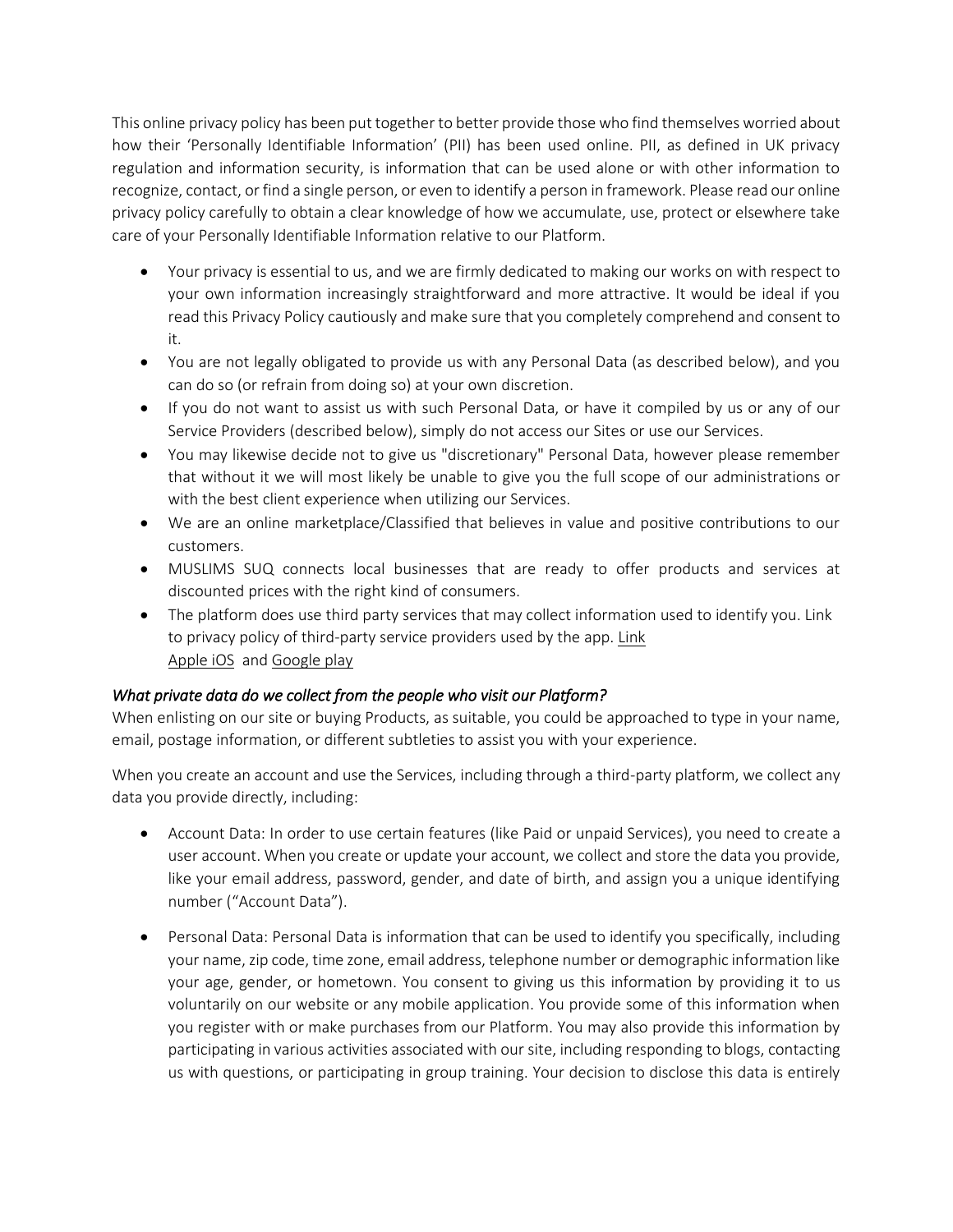voluntary. You are under no obligation to provide this information, but your refusal may prevent you from accessing certain benefits from our Platform or from making purchases.

Data About Your Accounts on Other Services:

- <span id="page-2-0"></span>• We may obtain certain information through your social media or other online accounts if they are connected to your MUSLIMS SUQ account. If you login to via Facebook or another third-party platform or service, we ask for your permission to access certain information about that other account. For example, depending on the platform or service we may collect your name, profile picture, account ID number, login email address, location, physical location of your access devices, gender, birthday, and list of friends or contacts.
- Social Networking Data: We may access personal information from social networking sites and apps, including Facebook, Instagram, LinkedIn, Twitter, Snapchat or other social networking sites or apps not named specifically here, which may include your name, your social network username, location, email address, age, gender, profile picture and any other public information. If you do not want us to access this information, please go to the specific social networking site and change your privacy settings.
- Mobile Device Data: If you use our Platform via a mobile device or app, we may collect information about your mobile device, including device ID, model and manufacturer, and location information.
- Those platforms and services make information available to us through their APIs. The information we receive depends on what information you (via your privacy settings) or the platform or service decide to give us.
- If you access or use our Services or to buy products through a third-party platform or service, or click on any third-party links, the collection, use, and sharing of your data will also be subject to the privacy policies and other agreements of that third party.

# <span id="page-2-1"></span>*When do we acquire information?*

We get data from you when you get enlisted on our site, respond to an audit, give us reactions on our items or enter information on our site below are the examples:

- To register on our Platform to get updated about services or to buy products.
- To create your personal account on the Platform (e.g. your name and email address)
- To process your orders via our online services (e.g. your name, address, date of birth and payment details)
- To deal with our relationship with you which will include: Notifying you about changes to our terms or security arrangement. Requesting that you leave an audit or take an overview.
- To manage and ensure our business and this site (counting investigating, information examination, testing, framework upkeep, backing, announcing and facilitating of information).
- To send you our email pamphlet and other robotized email correspondences.
- To make proposals and suggestions to you about merchandise or administrations that might hold any importance with you.

Automatically collected information about your use of our Services or tools,

<span id="page-2-2"></span>This Information is registered automatically with the visit by own configuration or manual of each tool on the Platform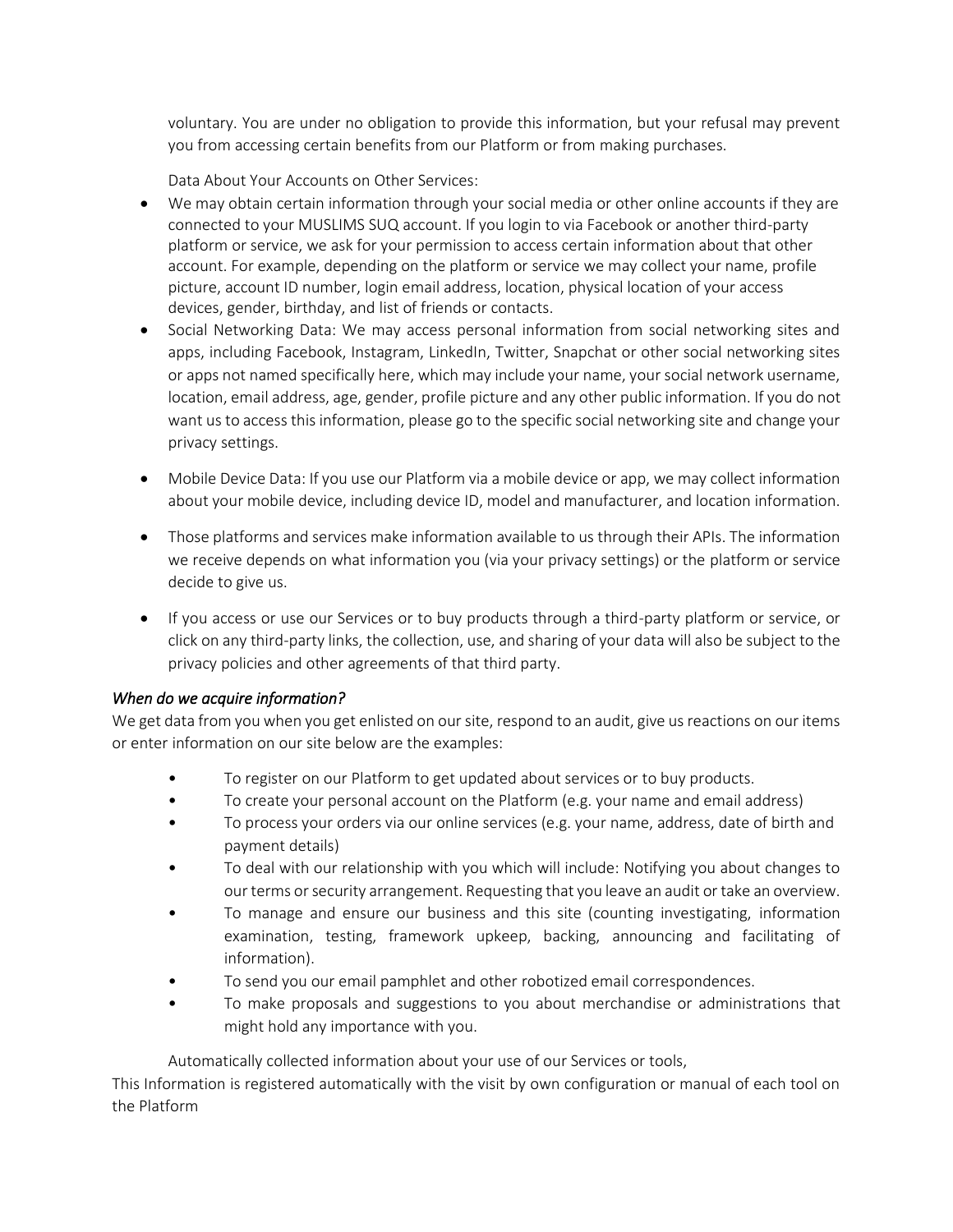- At the point when you visit, connect with, or utilize our Service, we may gather, record or create certain specialized data about you. We do so either autonomously or with the assistance of third gathering Service Providers, including using "cookies" and other following innovations.
- Such data comprises of availability, specialized and collected utilization data, for example, IP locations and general areas, gadget data (like sort, working framework, cell phone id, program form, region and language settings , Browser Information , Geographic location, Time of Visit ,Referring site , applications or service, search engine utilized), date and time stamps of use, the and pixels introduced or used on such gadget and the recorded movement (meetings, clicks and different cooperation's) of Visitors and Users regarding our Service. for purposes including examination, service-, tasks, and business quality control and enhancements, and record-keeping purposes.

This for the purpose of improving the Platform, services and security among which we include security inspection by the administration of the website and third parties.

## <span id="page-3-0"></span>Information Collection and Use

For a better experience, while using our Service, we may require you to provide us with certain personally identifiable information, including but not limited to

android.permission,android.permission.READ\_PHONE\_STATE,android.permission.SEND\_SMS,android.per mission.WRITE\_EXTERNAL\_STORAGE. The information that we request is will be retained by us and used as described in this privacy policy.

## <span id="page-3-1"></span>Do we use Google Maps?

In Short: Yes, we use Google Maps for the purpose of providing better service. This website, mobile application, or Facebook application uses Google Maps APIs. You may find the Google Maps APIs Terms of Service here. To better understand Google's Privacy Policy, please refer to this [link.](https://policies.google.com/privacy)

By using our Maps API Implementation, you agree to be bound by Google's Terms of Service. By using our implementation of the Google Maps APIs, you agree to allow us to gain access to information about you including personally identifiable information (such as usernames) and non-personally identifiable information (such as location). We will be collecting the following information: You agree to allow us to obtain or cache your location. You may revoke your consent at any time. We use information about location in conjunction with data from other data providers.

The Maps APIs that we use store and access cookies and other information on your devices. If you are a user currently in the European Union, please take a look at our [EU User Consent Policy.](https://www.google.com/about/company/user-consent-policy/)

#### <span id="page-3-2"></span>*How do we use your details?*

We may utilize the data we procure from you when you enlist, make a buy, join our bulletin, respond to an examination or promoting correspondence, peruse the site, or utilize certain other site includes in the following ways:

- Create your account; and
- Deliver any products or services purchased by you to you; and
- Correspond with you; and
- Compile anonymous statistical data for our own use or for a third party's use; and
- Assist law enforcement as necessary; and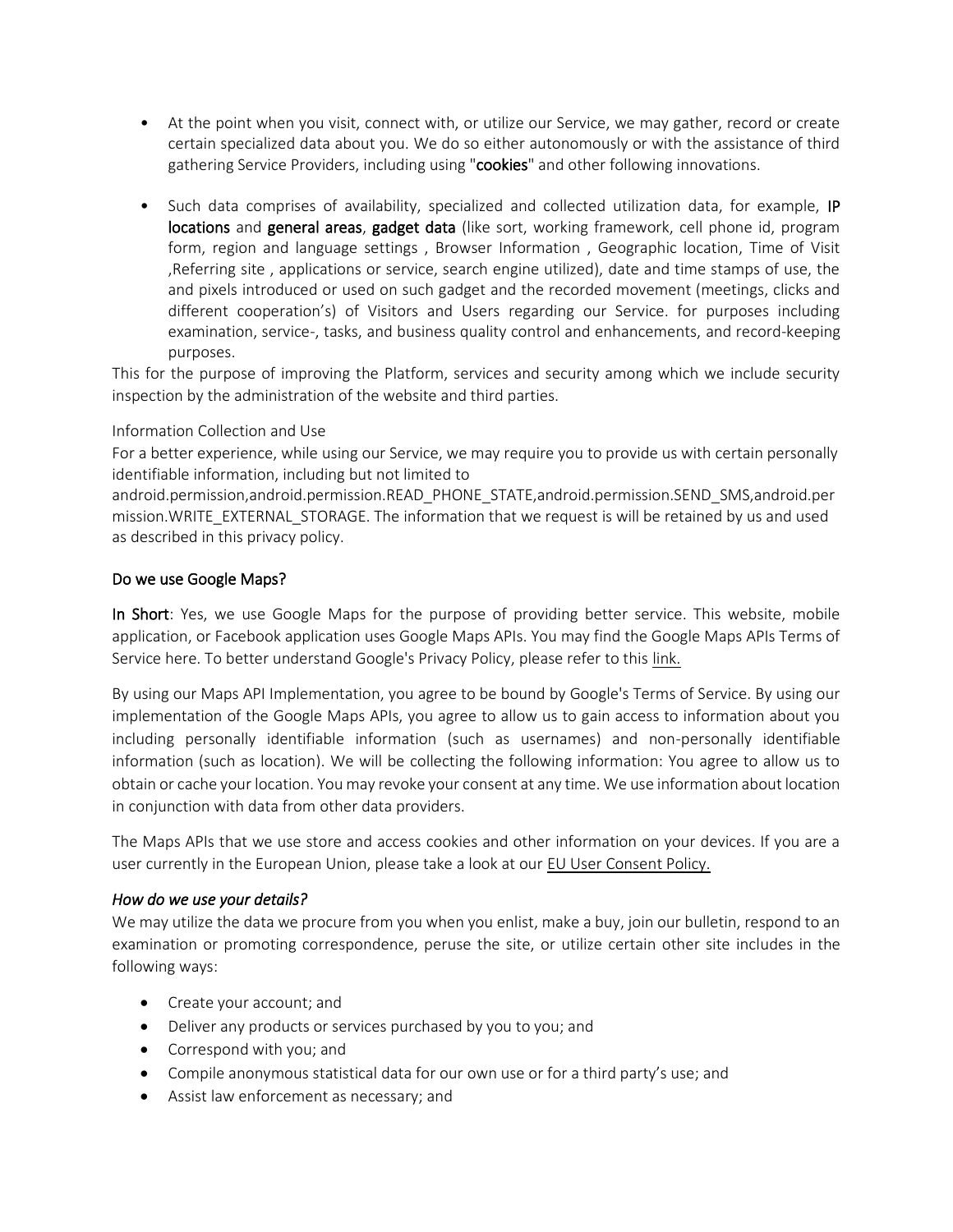- Prevent fraudulent activity on our website or mobile app; and
- Analyze trends to improve our Platform and offerings.
- To fulfill or meet the reason you provided the information (e.g., to help provide our Site services to you).
- To personalize and develop our Site and the services we provide you through the Site and improve our offerings.
- To provide certain features or functionality of the services on the Site.
- For marketing and promotions.
- To create, maintain, customize, and secure your account with us.
- To provide you with support, to communicate with you and respond to your inquiries, including to investigate and address your concerns and monitor and improve our responses.
- To personalize your experience and to deliver content and product and services relevant to your interests.
- To help maintain the safety, security, and integrity of our Site, services, databases and other technology assets, and business.
- For testing, research, analysis, and product development, including to develop and improve our Site and services.
- To respond to law enforcement requests and as required by applicable law, court order, or governmental regulations.
- To prevent illegal activity, fraud, and abuse.
- Where we have to play out the agreement we are going to go into or have gone into with you
- To help our site that will ready to serve you better.
- To allow us to brought administration you up in furnishing a response to your client assistance demands.
- To procure rankings and audits of items
- To send messages after certain time routinely, with respect to your administrations or items and different items.
- To catch up after correspondence with (live talk, email or telephone requests)
- To furnish you with the data, items and administrations that you demand from the site.

# <span id="page-4-0"></span>*Enquiries, issues and complaints against the personal data*

- You are entitled by law to ask for a copy of your personal information at any time by Contacting Us.
- In the unlikely event that you have any concerns about how we use your personal information, please contact us. This includes situations where you want to request the rectification or erasure of your personal information, restrictions to be placed around how we use your personal information, or to object to a particular use.
- If you make a complaint about our handling of your personal information, it will be dealt with in accordance with our complaints handling procedure. In the first instance it will be reviewed by an appropriate member of our team who will respond to you within 28 days. If you are dissatisfied with this response, you may request that your complaint, be escalated, in which case it will be passed to a senior person in our business who will review your complaint and the initial response and provide a further response within 28 days of your request to escalate the matter.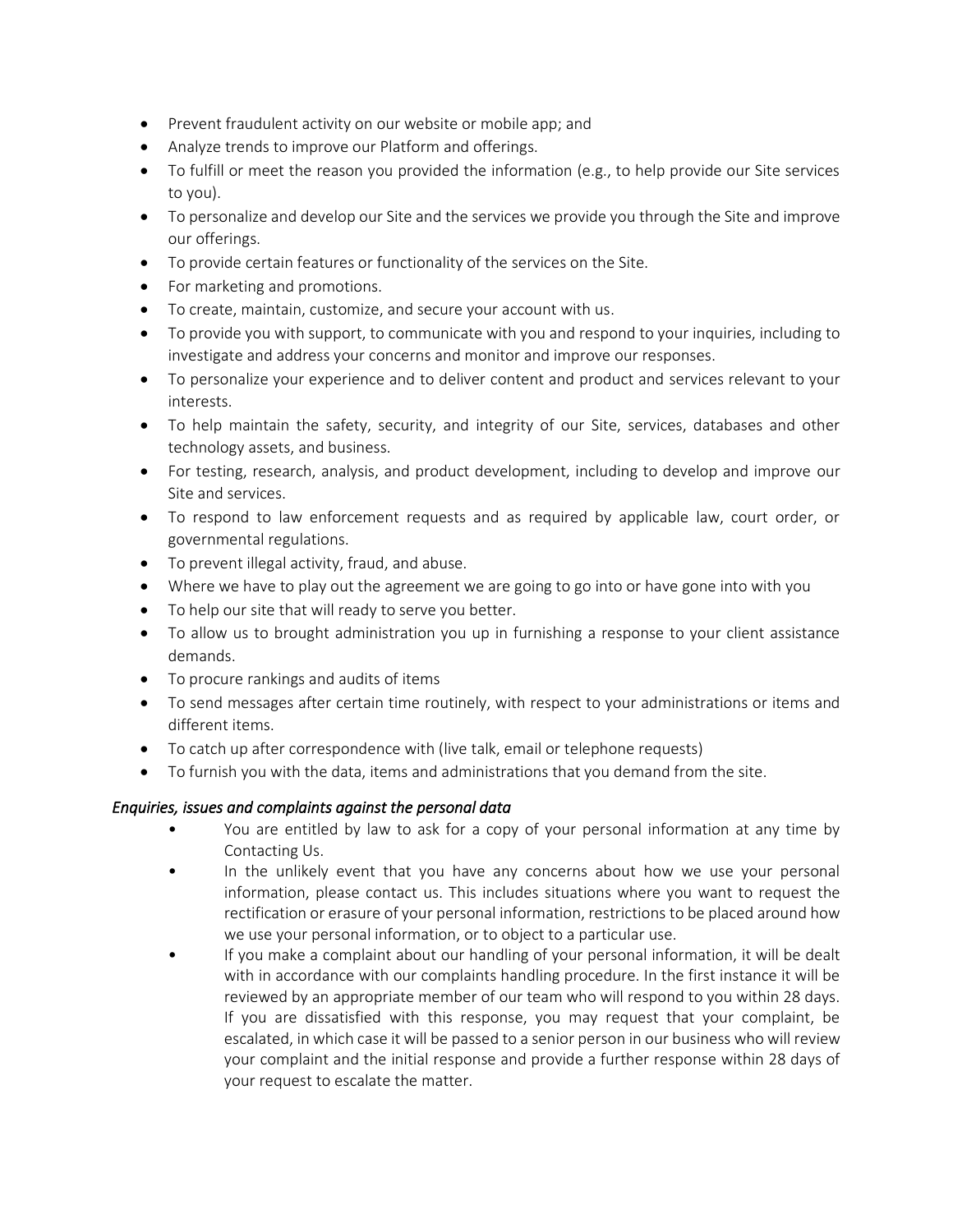#### <span id="page-5-0"></span>*Customer data processing appendix:*

Customer Data" means any personal data that processes on behalf of Customer via the Service, as more particularly described in this DPA.

"Data Protection Laws" signifies all information protection laws and guidelines appropriate to a gathering's handling of Customer Data under the Agreement, including, where pertinent, EU Data Protection Law and Non-EU Data Protection Laws.

## <span id="page-5-1"></span>*GDPR-EU data protection law*

"EU Data Protection Law" signifies all data protection laws and guidelines appropriate to Europe, including (I) Regulation 2016/679 of the European Parliament and of the Council on the insurance of common people with respect to the preparing of individual information and on the free development of such information (General Data Protection Regulation) ("GDPR"); (ii) Directive 2002/58/EC concerning the processing of personal data and the protection of privacy in the electronic communications sector; (iii) applicable national implementations of (i) and (ii); and (iii) in respect of the United Kingdom ("UK") any applicable national legislation that replaces or converts in domestic law the GDPR or any other law relating to data and privacy as a consequence of the UK leaving the European Union).

"Europe" signifies, for the motivations behind this DPA, the European Union, the European Economic Area as well as their part states, Switzerland and the United Kingdom.

"Non-EU Data Protection Laws" means the California Consumer Privacy Act ("CCPA"); the Canadian Personal Information Protection and Electronic Documents Act ("PIPEDA"); and the Brazilian General Data Protection Law ("LGPD"), Federal Law no. 13,709/2018.

- Parties' roles: If EU Data Protection Law or the LGPD applies to either party's processing of Customer Data, the parties acknowledge and agree that with regard to the processing of Customer Data, Customer is the controller and is a processor acting on behalf of Customer, as further described in Annex A (Details of Data Processing) of this DPA.
- Purpose limitation: MUSLIMS SUQ shall process Customer Data only in accordance with Customer's documented lawful instructions as set forth in this DPA, as necessary to comply with applicable law, or as otherwise agreed in writing ("Permitted Purposes"). The parties agree that the Agreement sets out Customer's complete and final instructions to MUSLIMS SUQ in relation to the processing of Customer Data, and processing outside the scope of these instructions (if any) shall require prior written agreement between the parties.
- Customer compliance: Customer represents and warrants that (i) it has complied, and will continue to comply, with all applicable laws, including Data Protection Laws, in respect of its processing of Customer Data and any processing instructions it issues to MUSLIMS SUQ ; and (ii) it has provided, and will continue to provide, all notice and has obtained, and will continue to obtain, all consents and rights necessary under Data Protection Laws for MUSLIMS SUQ to process Customer Data for the purposes described in the Agreement. Customer shall have sole responsibility for the accuracy, quality, and legality of Customer Data and the means by which Customer acquired Customer Data. Without prejudice to the generality of the foregoing, Customer agrees that it shall be responsible for complying with all laws (including Data Protection Laws) applicable to any emails or other content created, sent or managed through the Service, including those relating to obtaining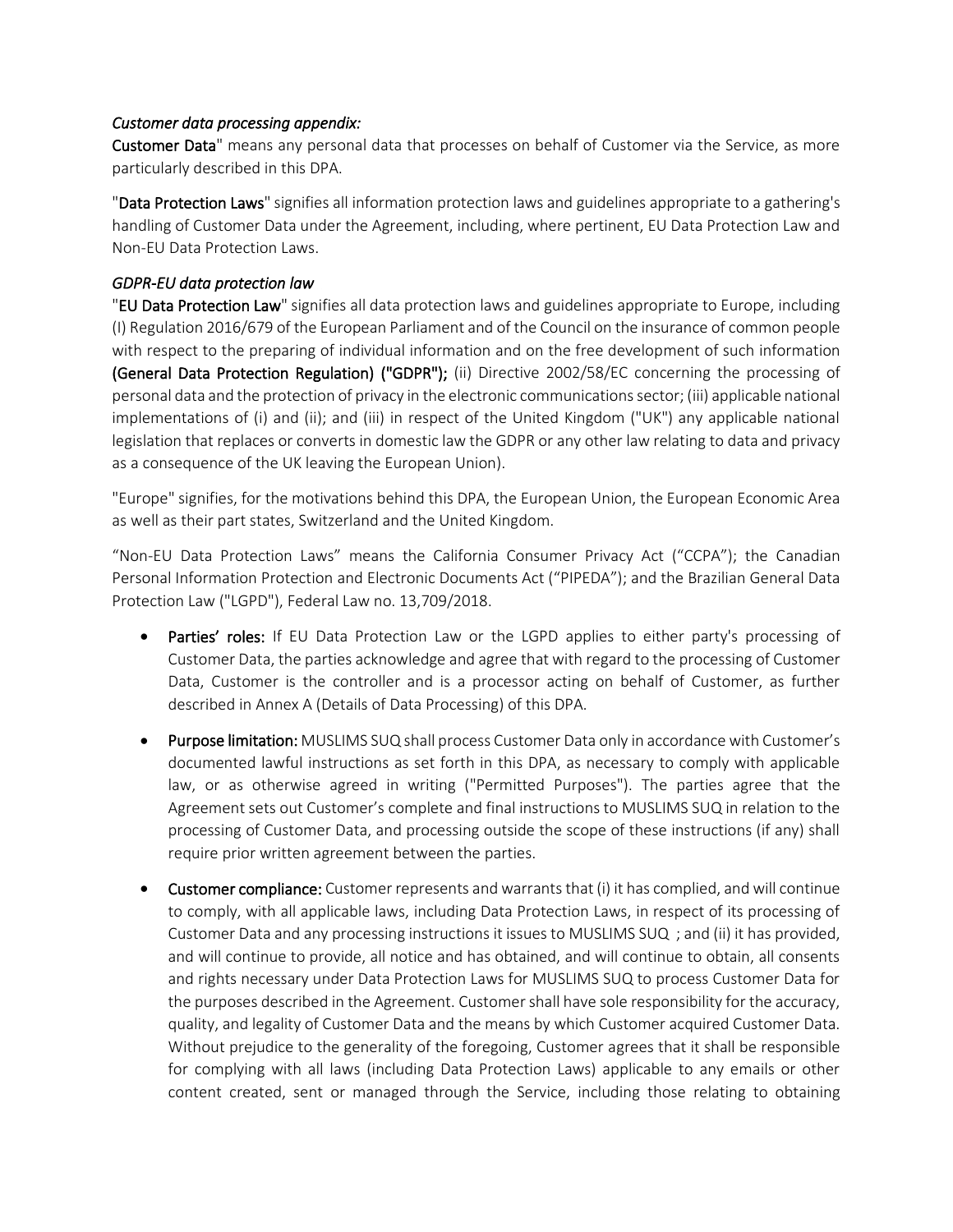consents (where required) to send emails, the content of the emails and its email deployment practices.

• Lawfulness of Customer's instructions: Customer will ensure that United Kingdom processing of the Customer Data in accordance with Customer's instructions will not cause MUSLIMS SUQ to violate any applicable law, regulation, or rule, including, without limitation, Data Protection Laws. MUSLIMS SUQ shall promptly notify Customer in writing, unless prohibited from doing so under EU Data Protection Laws, if it becomes aware or believes that any data processing instruction from Customer violates the GDPR or any UK implementation of the GDPR.

# <span id="page-6-0"></span>*How do we protect your details?*

- We do not use vulnerability scanning and/or scanning to PCI specifications.
- We only provide articles and information. We never require credit card volumes.
- We use regular Malware Scanning.
- Your individual information is comprised behind secured systems and is merely accessible by a restricted number of folks who've special access privileges to such systems, and must keep carefully the information confidential. Furthermore, all very sensitive/credit information you resource is encrypted via Secure Socket Layer (SSL) technology.
- We implement a number of security measures whenever a user gets into, submits, or accesses their information to keep up the protection of your individual information.

All deals are processed through the gateway service provider and aren't stored or refined on our machines.

#### <span id="page-6-1"></span>*Do we use 'cookies?*

Yes. Cookies are small documents a site or its provider exchanges to your computer's hard drive through your Browser (if you allow) that permits the site's or service provider's systems to identify your internet browser and capture please remember certain information. For example, we use cookies to help us keep in mind and process the things in your shopping cart software. Also, they are used to help us understand your requirements based on prior or current site activity, which permits us to offer you improved upon services. We also use cookies to help us put together aggregate data about site traffic and site conversation so that people may offer better site experience and tools in the foreseeable future.

<span id="page-6-2"></span>We use cookies to:

- Understand and save user's tastes for future views or visits of our site.
- Keep an eye on advertisements.
- Compile aggregate data about site traffic and site connections in order to provide better site activities and tools in the foreseeable future.
- We also use third party advertisements on MUSLIMS SUQ to support our site. Some of these advertisers may use technology such as cookies and web beacons when they advertise on our site, which will also send these advertisers (such as Google through the Google AdSense program) information including your IP address, your ISP, the browser you used to visit our site, and in some cases, whether you have Flash installed. This is generally used for geotargeting purposes (Serving Online Booking ads to Travelers) or showing certain ads based on specific sites visited (such as showing marketing ads to someone who frequents marketing sites or blogs).
- *We might also use third-party services that monitor these details on our behalf.*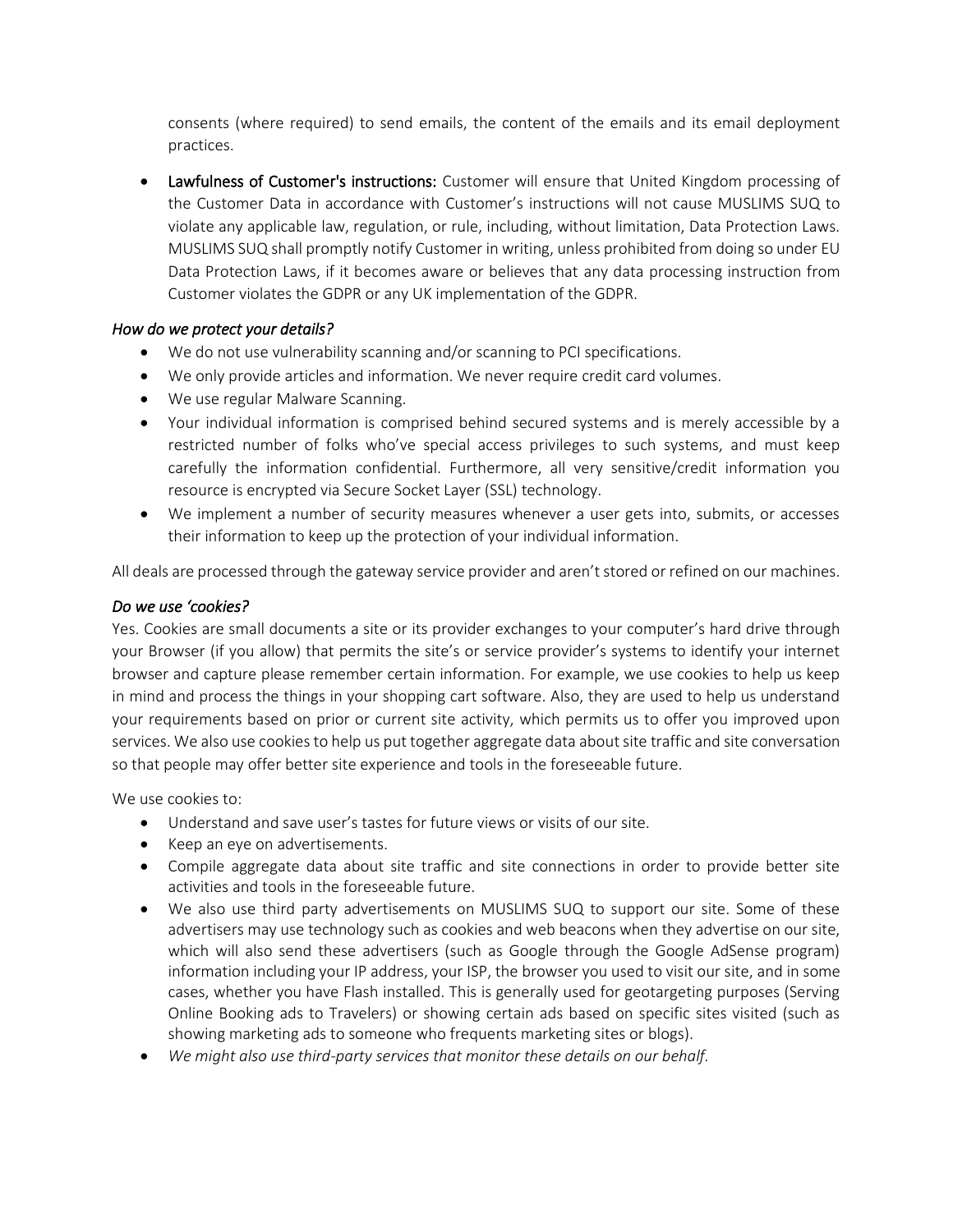You are able to choose that your personal computer warns you whenever a cookie has been directed, or you can select to carefully turn off all cookies. You can perform that through your web browser settings. Since internet browser is just a little different, check out your browser's Help Menu to learn the way in which to change your cookies.

If you change cookies off, a number of the features that produce your site experience better might not exactly function properly. It will not have an impact on the user's experience that produces your site experience better and might not exactly function properly.

#### <span id="page-7-0"></span>*Types of Cookies we use*

## *Mandatory Cookies*

required cookie empower you to explore the Platform and utilize its features, for example, getting to get secure areas of the site and using services at our Platform. In the event that you have decided to recognize yourself to the Platform, the Company may put on your program treats containing an encoded, one-of-akind identifier. These cookies permit the Company to extraordinarily recognize you when you are signed into the Web site and Services and to deal with your online exchanges and demands.

# *Focus or Targeting cookies*

Site may in some cases use cookie conveyed by outsiders to show you promotions for Platform items and administrations that we think may intrigue you on any gadgets you may utilize and to follow the exhibition of Company notices. For instance, in these cases, cookie recall data, for example, which programs have visited the Company's Web locales. The data gave to outsiders does exclude individual data, yet this data might be re-related with individual data after the Company gets it. In the event that the Platform is utilizing one of its own treat related items on our own Platform, at that point a cookie identified with promotions may show up on our Web webpage under the Platform or one of our associated organization's name.

# *Performance Cookies*

Performance Cookies permit the Company's Web destinations and Services to recollect data you have entered or decisions you make, (for example, your username, language, or your area) and give upgraded, closer-to-home highlights. These Cookies additionally empower you to improve your utilization of MUSLIMS SUQ 's Web site and Services subsequent to signing in. These Cookies can likewise be utilized to recall transforms you have made to message size, text styles and different pieces of Platform pages that you can change.

Performance Cookies may likewise be utilized to improve how the Company's Platform and Services work and perform, to upgrade and redo your associations with the Company, and to assist us with furnishing you with more pertinent messages, including promoting interchanges. These Cookies gather data about how Visitors utilize our Web destinations and Services, including which pages guests go to frequently and in the event that they get blunder messages from specific pages. MUSLIMS SUQ may utilize its own innovation (under the MUSLIMS SUQ brand name or a partnered brand name) or outsiders to follow and examine use and volume factual data from Visitors, Attendees, and Customers, to give upgraded associations and more pertinent correspondences, and to follow the presentation of the Company's commercials. MUSLIMS SUQ and its outsider accomplices may likewise use HTML5 nearby capacity or Flash Cookies for these reasons. Streak Cookies and HTML neighborhood stockpiling is unique in relation to program Cookies due to the measure of, sort of, and how information is put away. MUSLIMS SUQ likewise utilizes Flash Cookies, to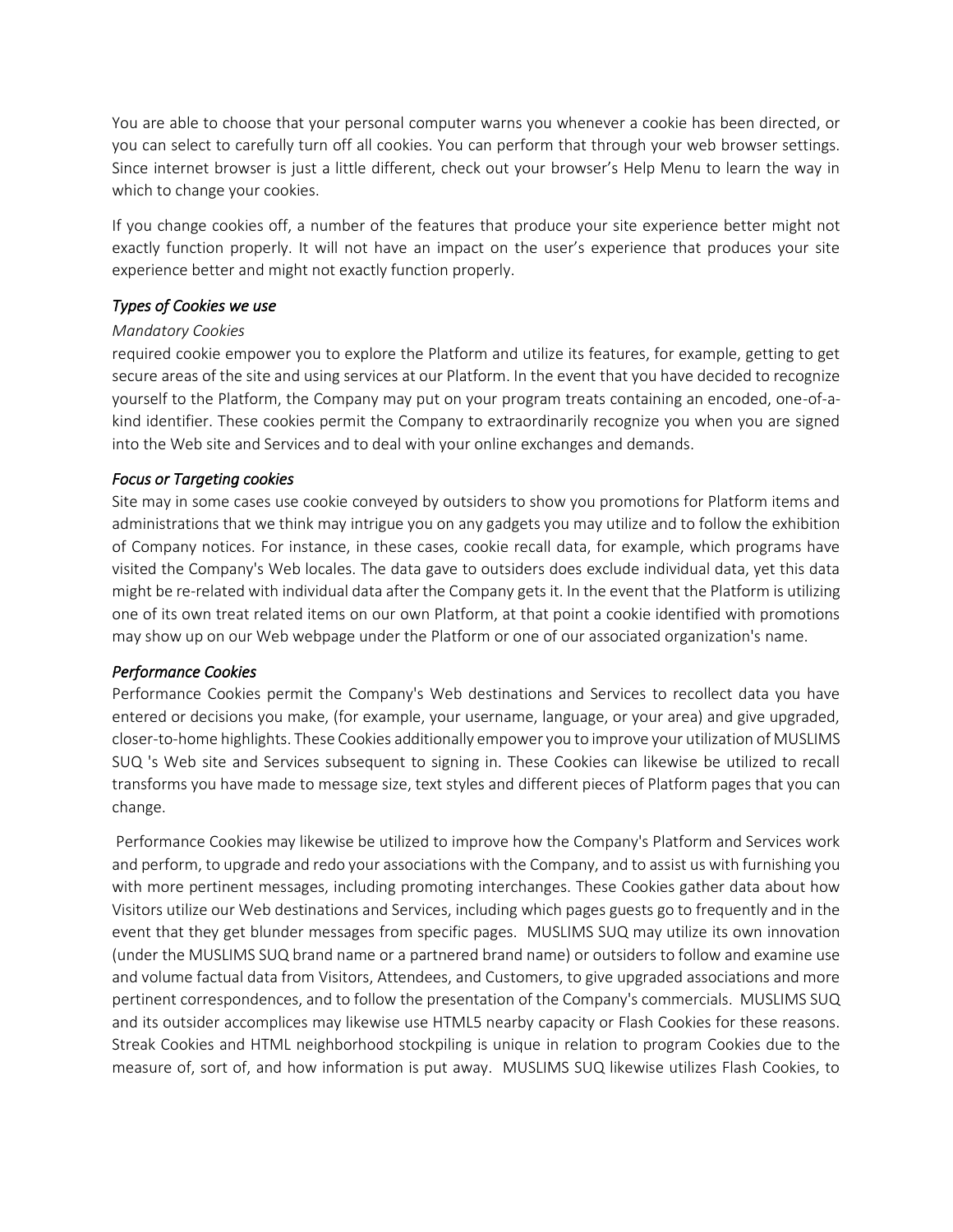store your inclinations or show content depending on what you see on our Platform and Services to customize your visit.

<span id="page-8-0"></span>General Use

- Understand client's desires for future perspectives or visits of our site.
- Collect and compile total data about site traffic their sources e.g. (Gadgets, Country, page sessions) and site associations so as to give better site exercises and apparatuses within a reasonable time-frame.
- You have the choice to accept or reject cookies for the Platform and at whatever point a cookie has been coordinated, or you can choose to deliberately kill all cookies.
- On the off chance that you change cookies off, some of the features that produce your site experience better may not actually work appropriately. It won't affect the client's experience that delivers your site experience better and may not actually work appropriately.

# <span id="page-8-1"></span>*Coppa (children online privacy protection action)*

With regards to the assortment of private information from children under age 13 years, the Children's Online Privacy Protection Act (COPPA) puts parents in charge. The Federal Trade Commission, United States' consumer safety firm, enforces the COPPA Guideline, which spells out what providers of websites and online services should do to safeguard children privatizes and security online. For more Details Click [Here](https://www.ftc.gov/enforcement/rules/rulemaking-regulatory-reform-proceedings/childrens-online-privacy-protection-rule) or below link

https://www.ftc.gov/enforcement/rules/rulemaking-regulatory-reform-proceedings/childrens-onlineprivacy-protection-rule

# <span id="page-8-2"></span>*Fair information practices*

The fair Information Practices Rules form the backbone of level of privacy law in America (Florida) and the ideas they include have played an important role in the introduction of data protection laws and regulations around the world. Understanding the Good Information Practice Guidelines and how they must be implemented is fundamental to adhere to the various privation laws and regulations that protect private information.

# *To become consistent with Fair Information Methods we will need the following responsive action, should a data breach happen:*

- We will inform you via email
- within 7 business days
- We will inform the users via in-site notification
- Within 1 working day

We also agree to the average person Redress Rule which requires that peoples have the right to legally go after enforceable privileges against data collectors and processors who neglect to adhere to the law. This theory requires not just that people have enforceable protection under the law against data users, but also that person have recourse to courts or federal government agencies to research and/or prosecute noncompliance by data processors.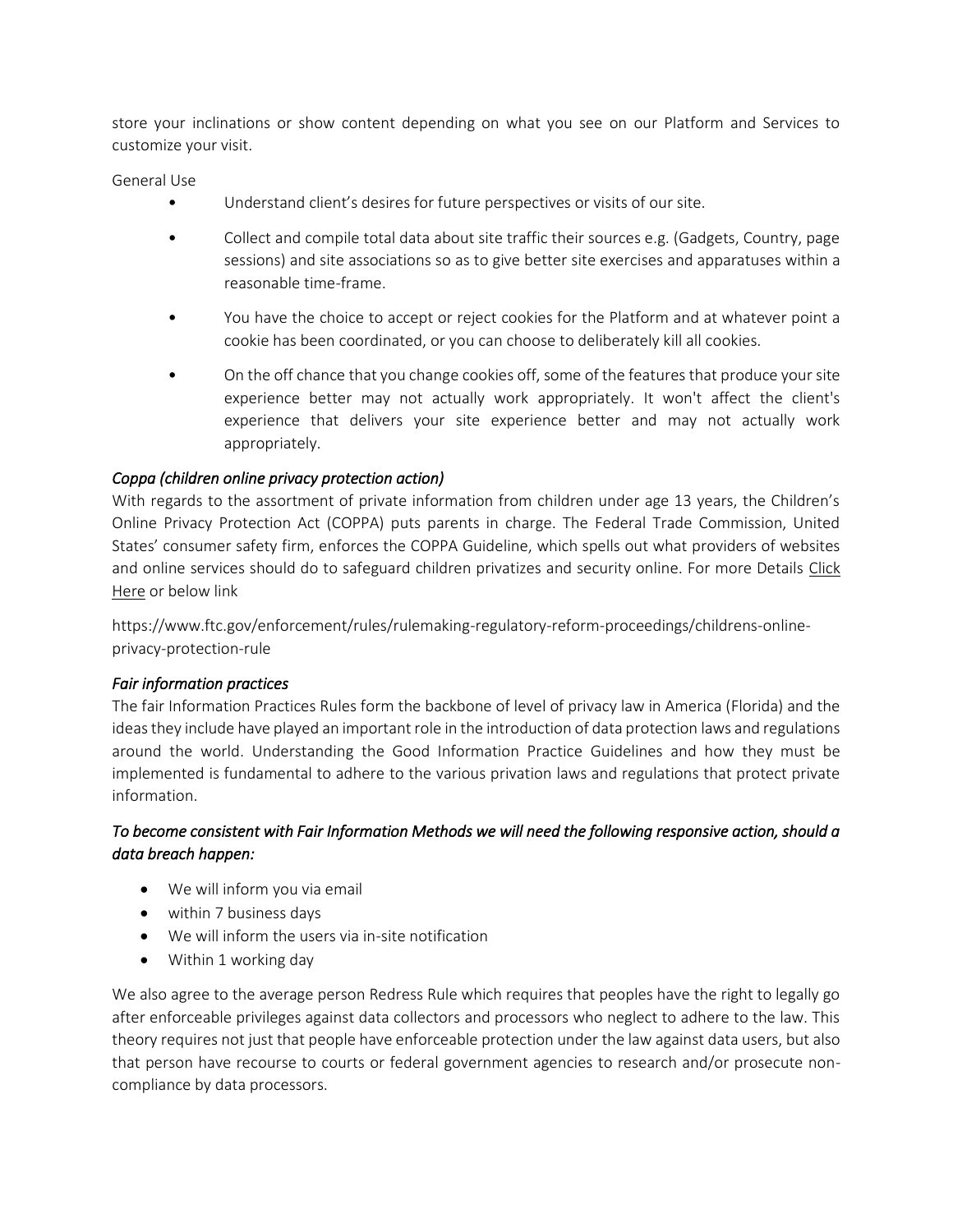## <span id="page-9-0"></span>*Can-spam act*

The CAN-SPAM Take action is a regulation that sets the guidelines for commercial email, establishes requirements for commercial announcements, offers recipients to have emails ceased from being delivered to them, and spells out hard fines for violations.

<span id="page-9-1"></span>We accumulate your email to be able to:

- Send information, react to questions, and/or other demands or questions
- To maintain compliance with CANSPAM, we consent to the next:
- Not use untrue or misleading subject matter or email addresses.
	- Identify the concept as an advertisement in some realistic way.
	- Include the physical address of our site headquarters or business
	- Screen third-party e-mail marketing services for conformity, if one can be used.
	- Honor opt-out/unsubscribe demands quickly.
	- Allow users to unsubscribe utilizing the link at the bottom of every email.

If anytime you want to unsubscribe from receiving future e-mail, you can email us at by using contact form at our Platform MUSLIMS SUQ and we'll immediately remove you from ALL communication.

#### <span id="page-9-2"></span>*Limitation of liability*

- Some jurisdictions do not allow the limitation or exclusion of liability for incidental or consequential damages so some of the above limitations may not apply to you.
- We make no legal representation that the Platform or products are appropriate or available for use in locations outside United Kingdom. You may access the Platform from outside CANADA .at your own risk and initiative and must bear all responsibility for compliance with any applicable foreign laws.

#### <span id="page-9-3"></span>INDEMNIFICATION

• Upon visiting this Platform you agree release, indemnify, defend and hold harmless MUSLIMS SUQ and any of its contractors, agents, employees, officers, directors, shareholders, affiliates and assigns from all liabilities, claims, damages, costs and expenses, including reasonable attorneys' fees and expenses, of third parties relating to or arising out of your use of the Platform content; your use of the products; your violation of any provision of these terms; any unauthorized information or data you supplied to us. You will have sole responsibility to defend us against any claim, but you must receive our prior written consent regarding any related settlement.

#### <span id="page-9-4"></span>GOVERNING LAW AND JURISDICTION

• This Platform originates from Canada. The laws of Canada. without regard to its conflict of law principles will govern these terms to the contrary. You, hereby agree that, all disputes arising out of or in connection with these terms shall be submitted to the exclusive jurisdiction of the Canada. By using this Platform, you consent to the jurisdiction and venue of such courts in connection with any action, suit, proceeding or claim arising under or by reason of these terms. You hereby waive any right to trial by jury arising out of these terms.